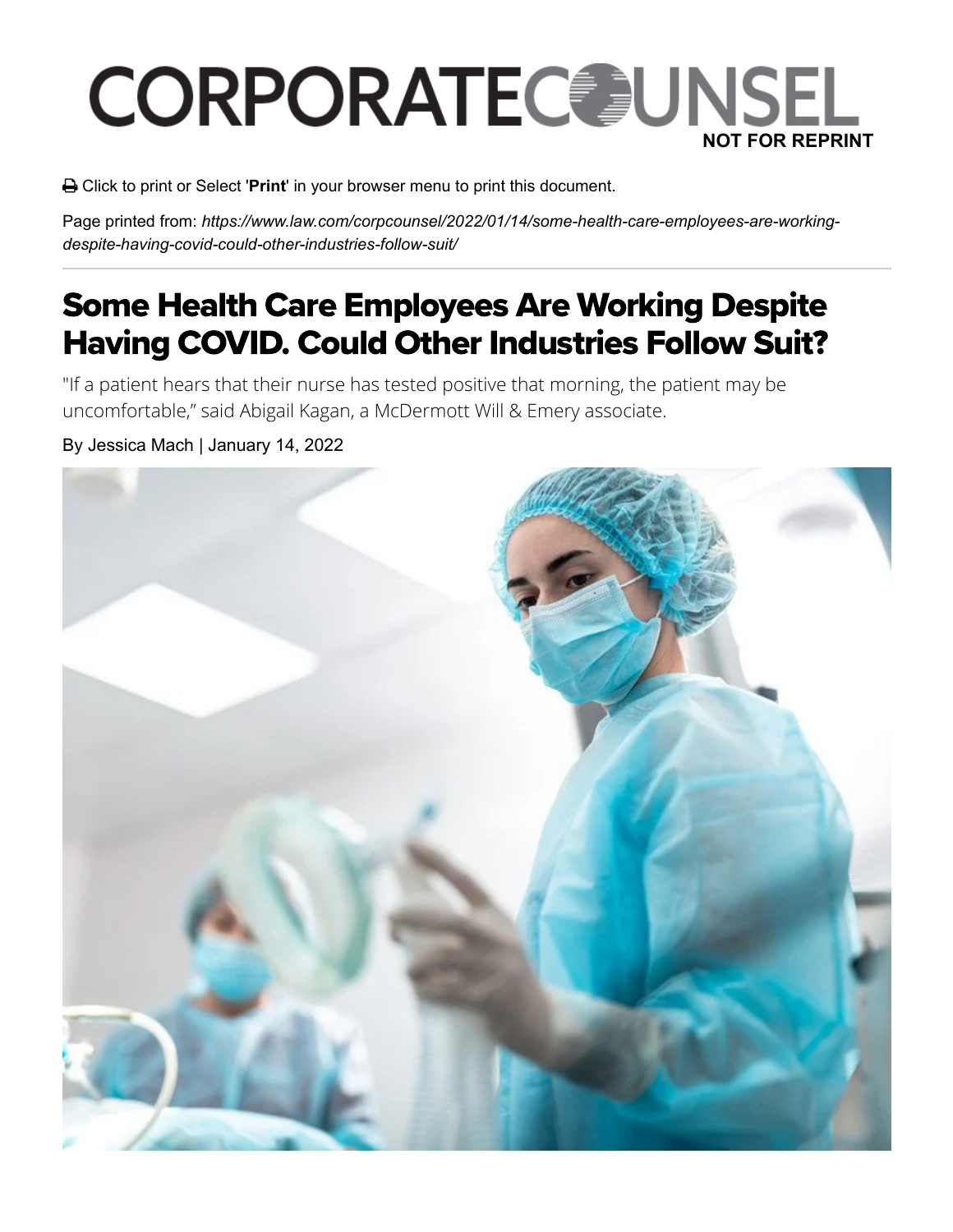Strapped for workers amid the omicron surge, some employers, especially in the battered health care sector, are trying to cope by relaxing COVID-19 safety measures—with some bringing employees back to work even if they test positive for the virus.

Those moves—fueled by new Centers for Disease Control and Prevention guidance and early reports that omicron causes milder symptoms that previous COVID variants—could signal a turning point in how employers deal with COVID safety moving forward, employment lawyers say—especially if employers continue to wrestle with both worker scarcity and surges in consumer demand.

"If a patient hears that their nurse has tested positive that morning, the patient may be uncomfortable," said Abigail Kagan, an associate at McDermott Will & Emery.

"On the other hand, if it's the difference between having no nurse, or having a nurse that medical authorities in the U.S. seem to believe is not going to be contagious anymore, that's something that employers have to think about … taking all of the medical information into consideration."

In late December, as omicron spread rapidly across the country, the CDC made a number of updates to its COVID guidance. One, [a contingency plan \(https://www.cdc.gov/coronavirus/2019-ncov/hcp/mitigating](https://www.cdc.gov/coronavirus/2019-ncov/hcp/mitigating-staff-shortages.html)staff-shortages.html) for health care facilities facing critical staffing shortages, allowed workers who have tested positive for COVID to report to work if they "are well enough and willing" to do so.

In the weeks that followed, public health agencies in some states, including California [\(https://www.latimes.com/california/story/2022-01-12/california-to-covid-positive-healthcare-workers-keep](https://www.latimes.com/california/story/2022-01-12/california-to-covid-positive-healthcare-workers-keep-working)working) and Rhode Island (https://www.providencejournal.com/story/news/politics/2022/01/01/rhode[island-heathcare-workers-covid-positive-permitted-facility-staffing-crisis/9066882002/\), reinforced the C](https://www.providencejournal.com/story/news/politics/2022/01/01/rhode-island-heathcare-workers-covid-positive-permitted-facility-staffing-crisis/9066882002/)DC [guidance with their own policies; some health care facilities in New Jersey and Missouri](https://www.politico.com/news/2022/01/10/doctors-covid-staff-shortage-526842) (https://www.politico.com/news/2022/01/10/doctors-covid-staff-shortage-526842) also used the CDC's updated guidelines to assess when to bring back infected workers.

The CDC also shortened the isolation period for people infected with COVID from 10 days to five [\(https://www.cdc.gov/media/releases/2021/s1227-isolation-quarantine-guidance.html\). The same](https://www.cdc.gov/media/releases/2021/s1227-isolation-quarantine-guidance.html) day the [agency published the update, Delta, which lobbied for the change, announced \(https://news.delta.com/delta](https://news.delta.com/delta-working-implement-new-covid-19-isolation-guidance-issued-cdc)working-implement-new-covid-19-isolation-guidance-issued-cdc) the new guidelines would give "more flexibility for Delta to schedule crews and employees to support a busy holiday travel season and a sustained return to travel by customers."

Kagan said while some of the health care facilities she advises are allowing infected employees to "stay out of the workplace for longer than is required by the CDC," she also expects that "most, if not all, health care employers would be following the latest CDC guidance." Kagan's clients are throughout the country.

Many health care facilities are trying to strike the right balance between making sure they have the resources to avoid the strain many experienced during the early days of the pandemic on the one hand, and making sure their employees and patients feel safe on the other, Kagan said.

The CDC has "suggested that individuals can continue to test positive for COVID days to weeks or months after they're no longer contagious," Kagan noted.

Rolling out these new policies is no small decision for any company: In addition to weighing how the move could affect their relationships with workers, patients, consumers and sometimes unions, employers have to make sure their policies abide by collective bargaining agreements and civil rights laws.